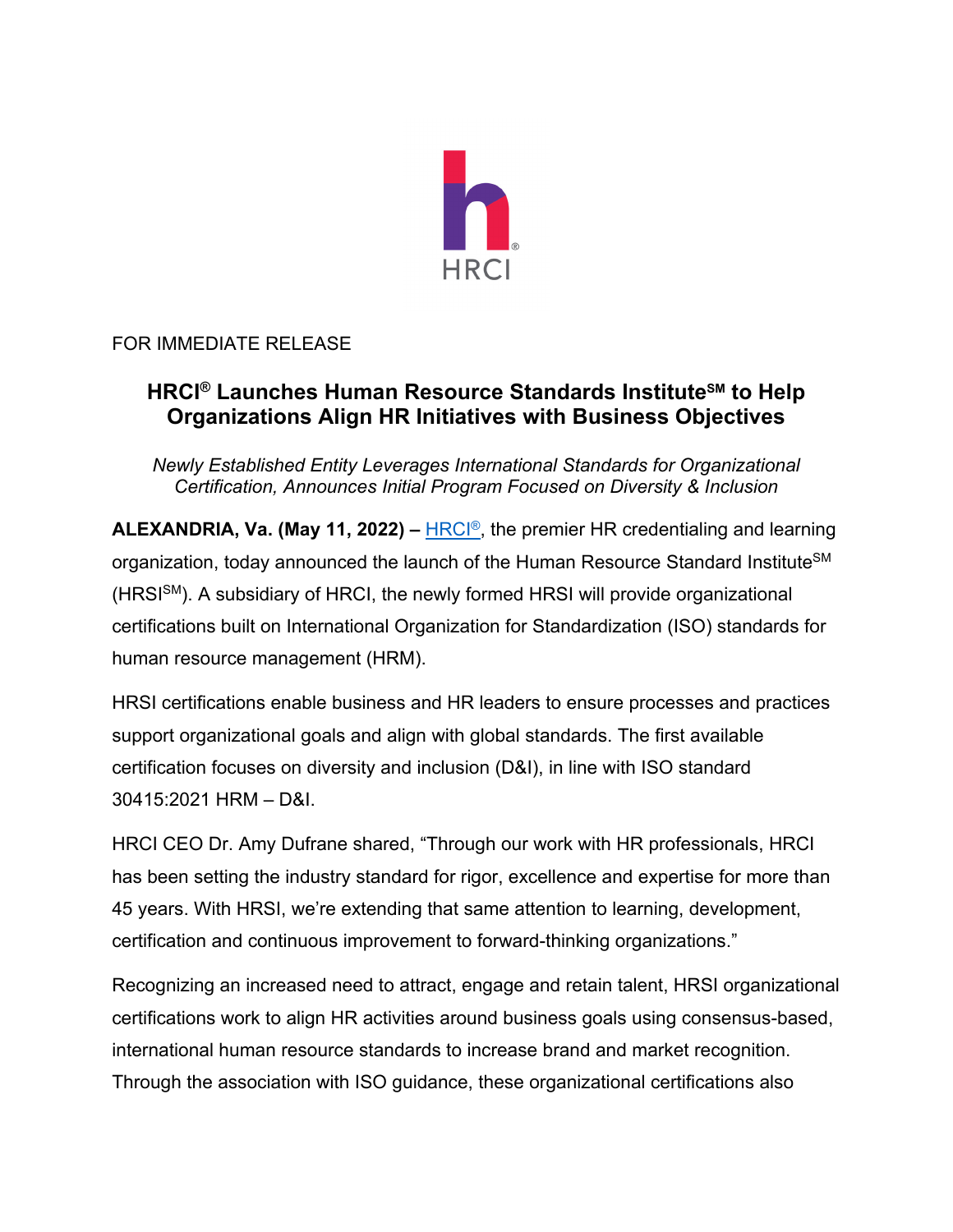allow for comparisons of practices on objective bases with other organizations across national boundaries and industry sectors.

As job seekers, customers, investors and governmental agencies increasingly demand that business relationships are informed by D&I principles, HRSI sought to create a certification that ensures D&I processes and practices match the organization's stated objectives. The resulting HRSI D&I Organizational Certification leverages ISO guidance on D&I for organizations, developed by global HR professionals and approved by 32 member countries responsible for the development of HRM standards. Certified organizations receive the HRSI badge and seal of excellence for display.

Dr. Denise Caleb, President of HRSI, commented, "In launching HRSI and giving organizations the opportunity to certify for the first time, D&I was our number one choice. Already a top priority for business leaders, securing the HRSI D&I Organizational Certification means affirming that your workplace culture is based on integrity, respect, inclusivity, valuing people, fairness, equity and equality. There is simply no other certification like this one."

To learn more about HRSI and the path to certification, visit [https://www.hrsi.org.](www.hrsi.org)

#### **About HRSISM**

HRSI<sup>SM</sup> develops and offers organizational certifications that are based on International Organization for Standardization (ISO) human resource management (HRM) standards. It is a subsidiary of HRCI® and leverages HRCI's expertise in credentialing and learning for the human resources profession. Through HRSI certification, organizations discover globally accepted HRM best practices and utilize that knowledge in the development of HR processes that adhere to those standards. Learn more at [www.hrsi.org.](www.hrsi.org)

### **About HRCI®**

HRCI®, headquartered in Alexandria, Virginia, is the premier credentialing and learning organization for the human resources profession. For over 45 years, we have set the global standard for HR expertise and excellence through our commitment to the development and advancement of businesspeople in the people business. HRCI develops and offers world-class learning, as well as the administration of eight global certifications and is dedicated to helping professionals achieve new competencies that drive business results. Learn more at [www.hrci.org.](www.hrsi.org)